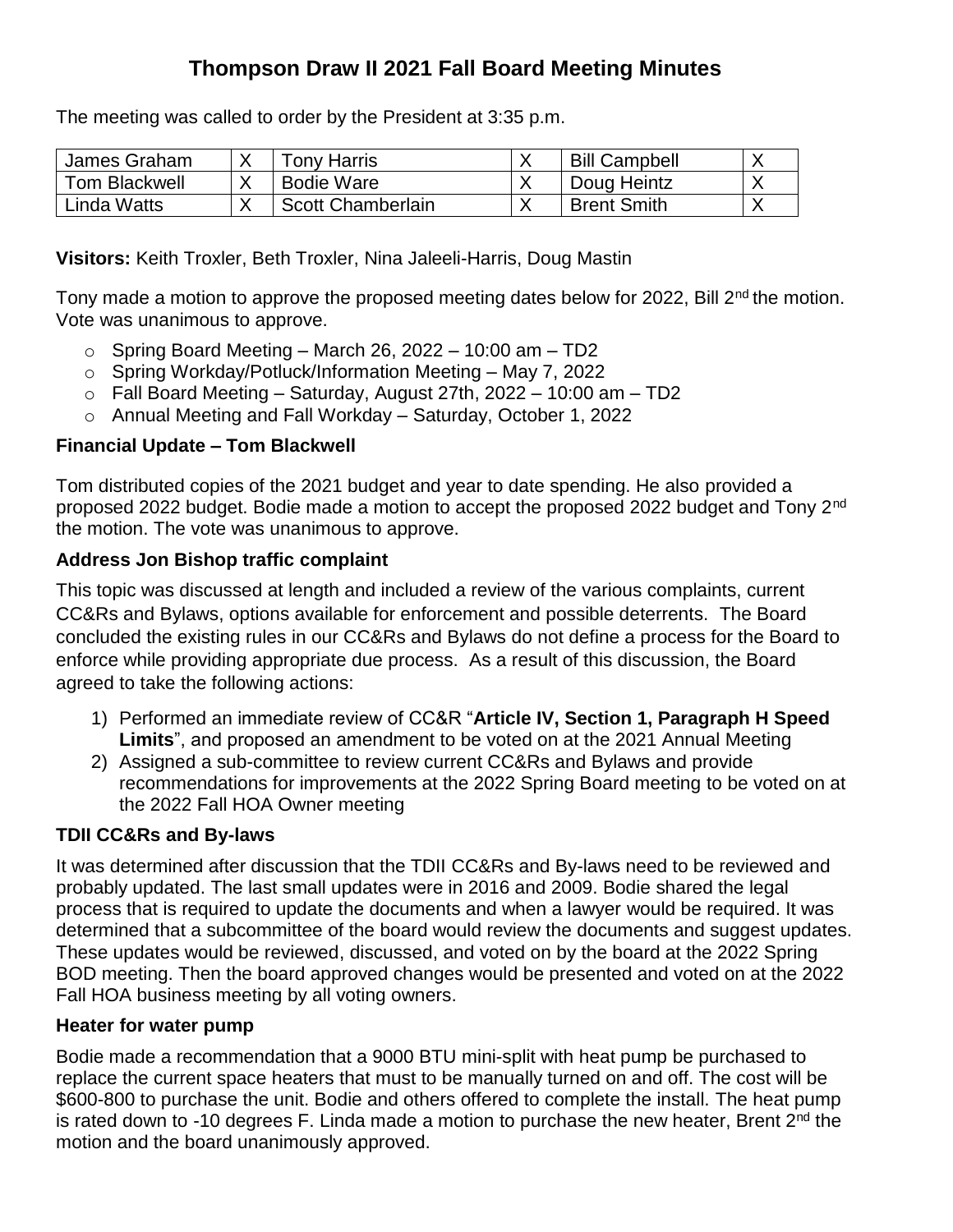# **Thompson Draw II 2021 Fall Board Meeting Minutes**

## **Spare Pump for Well**

Bodie presented his research on buying and installing a new well pump. The pump is down in the well and not a booster. No one could determine when or if the pump had ever been replaced. Lead time on a new purchase would probably be a 6 month wait. The cost for the equipment only is currently \$1600. Doug made a motion, 2<sup>nd</sup> by Bill to use available operating funds to purchase the new well pump. The board unanimously approved.

#### **Annual Meeting Agenda**

Linda will draft the fall HOA meeting agenda and distribute to the board for approval. Once the board has approved, the agenda will be published on the TDII website.

#### **TDII Fall Workday**

Scott will take the role of workday chairperson assisted by Bill. With the substantial and multiple rain and hail storms, much of the work will revolve around roads and ditches.

John Diana will again be our deep pit barbeque master. As in the spring and with the current Covid status, each family should bring their owns sides.

Nina Jaleeli volunteered to provide coffee and yummy bites for our energy for workday.

#### **Ramada Structure**

Bodie did not have any costs available as the price of lumber for a ramada would be extreme at this time. Bodie did ascertain that a permit would be required from Gila County for a 20' X 40' structure at a cost of \$500. Gila County also requires a commercial licensed builder as the structure will not be on an individual's persons lot. Bodie will work with Doug Mastin to determine options for commercial contractors and provide a report at the 2022 Spring BOD meeting.

## **Road Update**

Keith Troxler and Scott Chamberlain updated the board on the status of the roads. Much of the storm damage has been repaired, but more work is required. Scott will order 15 tons of 3<sup>4</sup> red select for the roads. Current culverts may need to be reworked or replaced.

#### **Water Update**

Bodie Ware discussed with a plumber and determined it was best to install a whole house surge protector on the electric service panel. This should protect us from future brown outs or electrical spikes, such as the one that blew the main pump capacitor during a recent power outage. Bodie presented an estimate from Wildwood Electric for \$250 for parts and labor. The Board agreed to the improvement which will be paid for out of the 2021 Water budget.

## **Safety & Security Update**

Bill Campbell presented information on the second emergency exit for TDII. Currently it is in very rough shape and would not be passable by many vehicles. The main concrete crossing sustained substantial damage as the storms washed many large boulders and pieces of cement downstream. For safety reasons, this will not be worked on during our fall workday.

#### **Website**

Bodie currently gets many requests for access to our Facebook page. To keep our FB page for TDII owners, requests from new members are required to enter lot number and their relationship to cabin owner, and must be approved by the FB admin. The Board agreed with this approach.